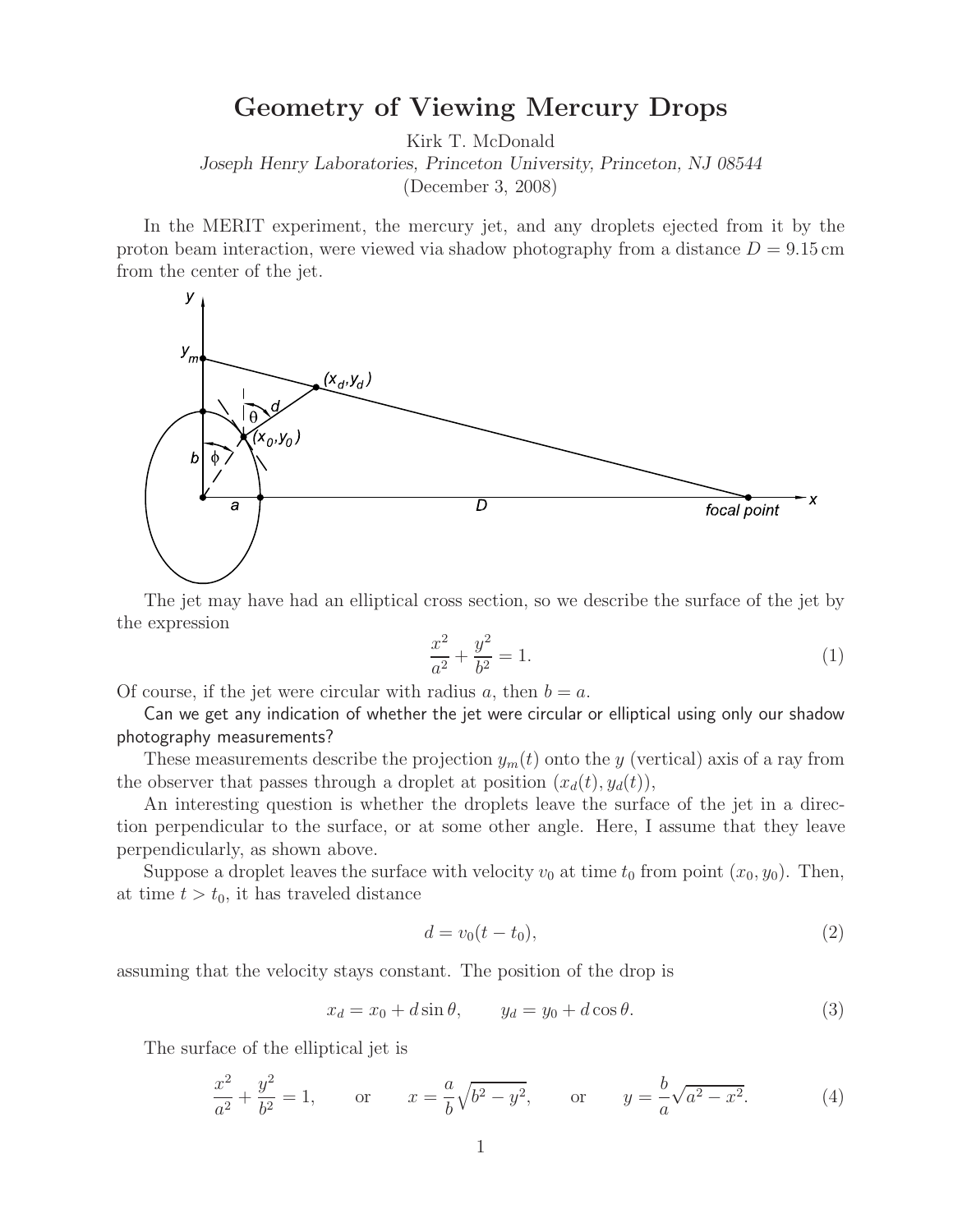The tangent to the surface of the jet at the point  $(x_0, y_0)$  obeys

slope = 
$$
\frac{dx}{dy} = -\frac{a y_0}{b x_0}
$$
. (5)

The droplet moves perpendicular to the slope, so

$$
\tan \theta = \frac{-1}{\text{slope}} = -\frac{dy}{dx} = \frac{b x_0}{a y_0}, \quad \sin \theta = \frac{\tan \theta}{\sqrt{1 + \tan^2 \theta}} = \frac{x_0}{a}, \quad \cos \theta = \frac{1}{\sqrt{1 + \tan^2 \theta}} = \frac{y_0}{b}.
$$
\n(6)

Using these in eq. (3), we have

$$
x_d = (a+d)\sin\theta, \qquad y_d = (b+d)\cos\theta,\tag{7}
$$

When the drop is viewed via shadow photography from a point at distance D from the center of the jet, the position of the drop,  $y_m$ , as projected onto the y axis is

$$
y_m = y_d \frac{D}{D - x_d} + c \approx y_d \left( 1 + \frac{x_d}{D} \right) + c
$$
  
= 
$$
[b \cos \theta + c] + v_0 (t - t_0) \cos \theta + \frac{[a + v_0 (t - t_0)][b + v_0 (t - t_0)]}{2D} \sin 2\theta,
$$
 (8)

where  $c$  is the y-coordinate of the center of the jet.

The apparent velocity of the droplet along the y axis is

$$
v_m = \frac{dy_m}{dt} \approx v_0 \left[ \cos \theta + \frac{a + b + 2v_0(t - t_0)}{2D} \sin 2\theta \right].
$$
 (9)

If the droplet is moving towards the observer,  $0 < \theta < 180^{\circ}$ , then the apparent velocity  $v_m$ increasing slightly with time (if air resistance can be ignored). Do we have any evidence in our data for this small effect?

The earliest time  $t_{0m}$  that a droplet can be seen via shadow photography is when  $y_m \approx b$ <sup>1</sup>, so that

$$
t_{0m} \approx t_0 + \frac{b(1 - \cos \theta)}{v_0 \cos \theta} \approx t_0 + \frac{b(1 - v_m/v_0)}{v_m},
$$
\n(10)

and

$$
v_m \approx \frac{v_0}{1 + v_0 (t_{0m} - t_0)/b} \,. \tag{11}
$$

In the first approximation,  $v_m$  depends on  $t_{0m}$  only through the height b of the jet.

An example of the relation between  $v_m$  and  $t_{0m}$  is shown in the figure on the next page.

<sup>&</sup>lt;sup>1</sup>In case of a circular jet, the minimum measureable  $y_m$  is  $b/\sqrt{1-b^2/D^2} \approx b(1+b^2/2D^2)$ . We ignore the second-order correction.